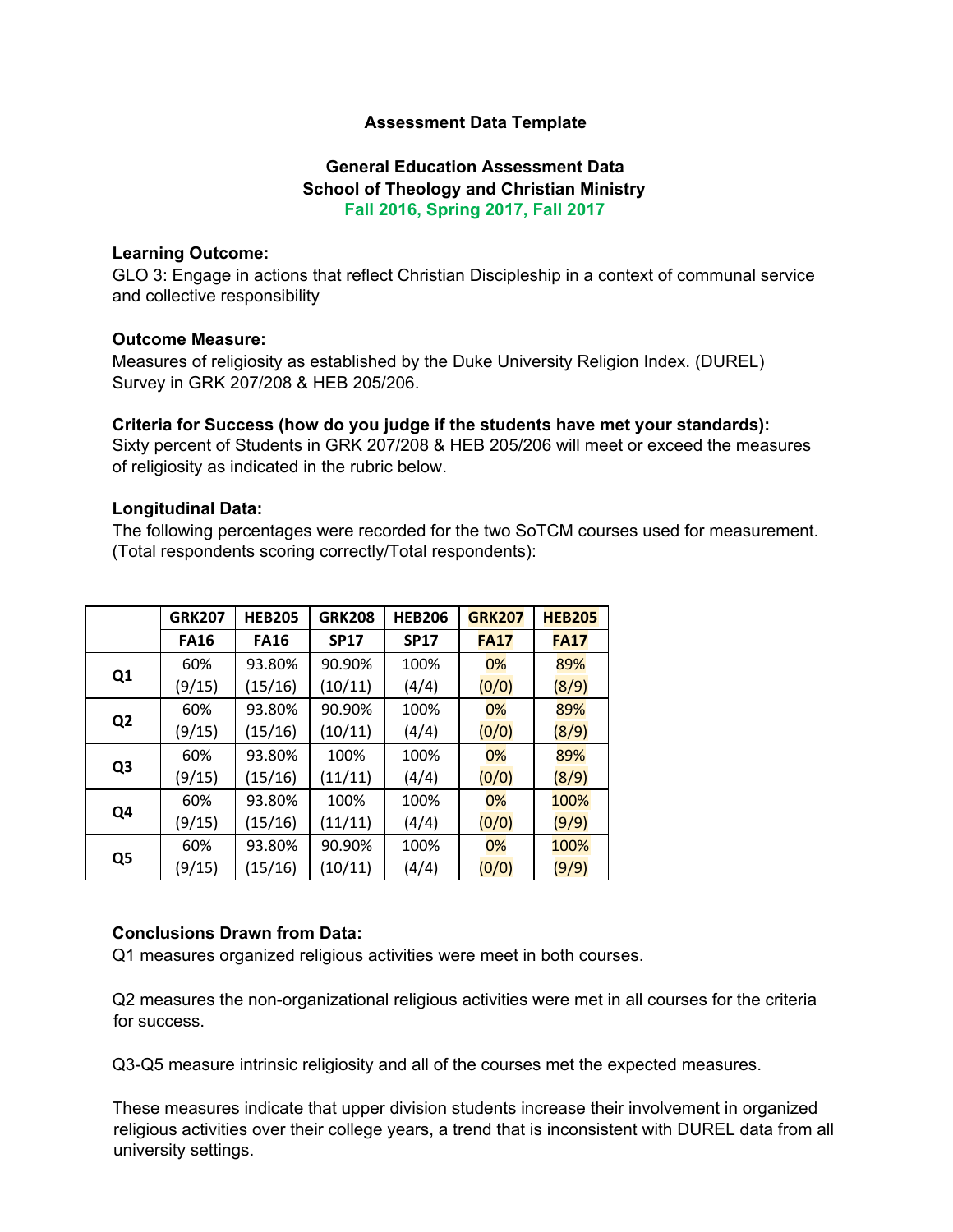These responses show that the instruction regarding accountability for non-organizational religious activities such as prayer, meditation or Bible Study throughout the GE instruction has increased from the 2016-2017 data.

These responses show a high level of intrinsic religiosity and a desire to integrate religious beliefs into all of life throughout the college years.

### **Changes to be Made Based on Data:**

To better assess the impact of our GE courses on Christian discipleship, we analyzed an additional question (Q13) from our end-of semester survey that asked: Do you expect as a result of taking this class that there will be an impact in the future on your participation in Christian practices such as worship, prayer, Bible study, sharing your faith, and service to others.

Responses were placed on a scale from A (no impact) to E (strong impact). We set a measure of 60% because each course focuses on Biblical language.

|     | <b>GRK207</b> | <b>HEB205</b> | <b>GRK208</b> | <b>HEB206</b> | <b>GRK207</b> | <b>HEB205</b> |
|-----|---------------|---------------|---------------|---------------|---------------|---------------|
|     | <b>FA16</b>   | <b>FA16</b>   | <b>SP17</b>   | <b>SP17</b>   | <b>FA17</b>   | <b>FA17</b>   |
| Q13 | 60%           | 87.50%        | 81.80%        | 100%          | 0%            | 77.8%         |
|     | (9/15)        | (14/16)       | (9/11)        | (4/4)         | (0/0)         | (7/9)         |

These scores were consistently high and meet the expectations of the GLO.

#### **Rubric Used**

The instrument used was the DUREL Religiosity Survey.

(Q1) How often do you attend church or other religious meetings? (ORA—organizational religious activity)

1 – more than once a week; 2 – once a week; 3 – a few times a month; 4 –a few times a year; 5-once a year or less; 6 – never

#### **MORE THAN 60% of respondents will answer with a 1 or 2.**

(Q2) How often do you spend time in private religious activities, such as prayer, meditation or Bible study? (NORA—non-organizational religious activity)

1 – more than once a week; 2 – once a week; 3 – a few times a month; 4 –a few times a year; 5-once a year or less; 6 – never

#### **MORE THAN 60% of respondents will answer with a 1 or 2**.

(Q3) The following section contains 3 statements about religious belief or experience. Please mark the extent to which each statement is true or not true for you. n my life, I experience the presence of the Divine (i.e., God) - (IR—Intrinsic religiosity)

1 - Definitely true; 2 - Tends to be true; 3 - Unsure; 4 - Tends not to be true; 5 - Definitely not true of me